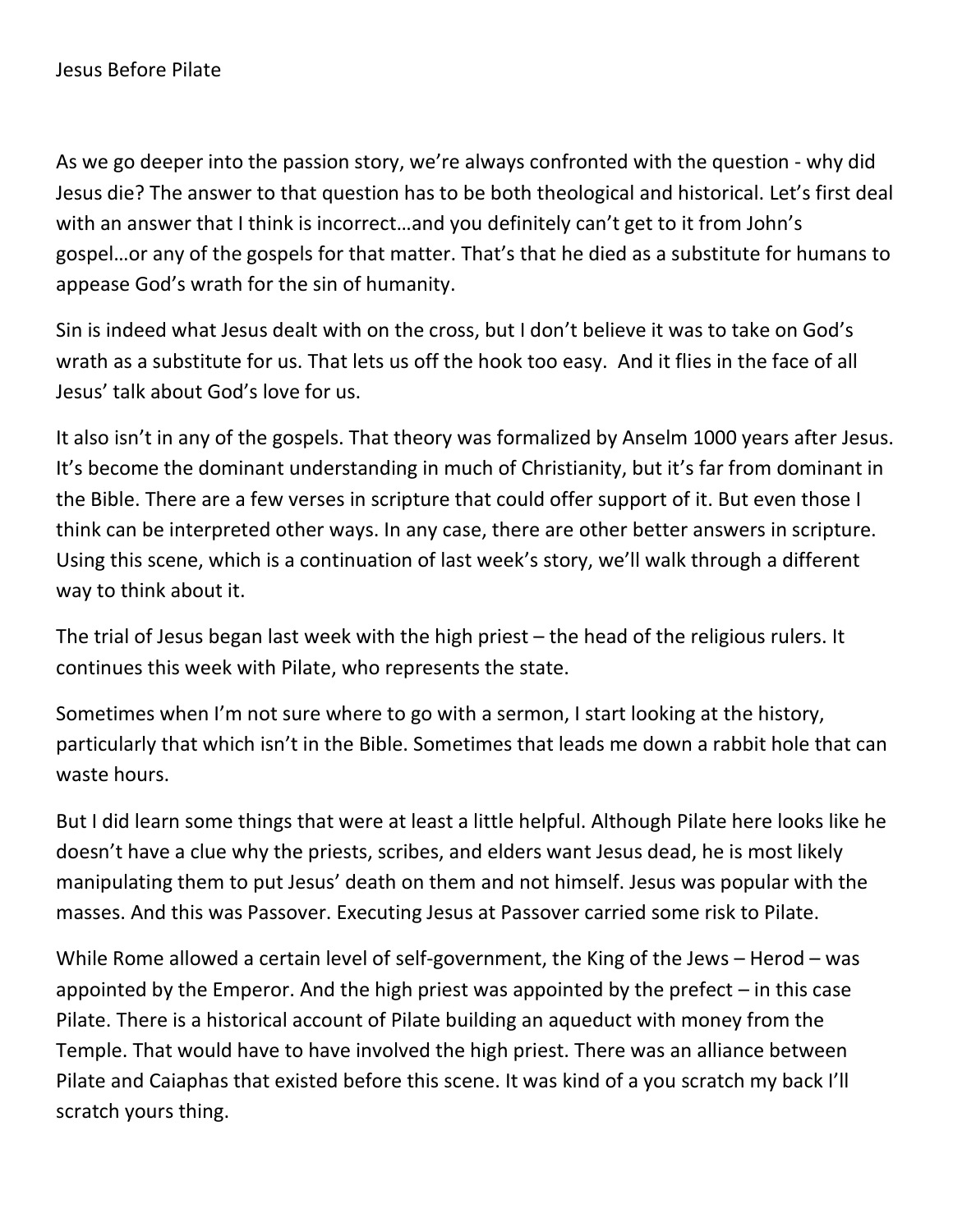The religious ruling elite, led by Caiaphas, wanted Jesus dead because Jesus cast judgement on their actions.

When Jesus cleared the Temple of the sellers and money-changers, he quoted from the prophet – God's house is to be a house of prayer. But you have made it a den of thieves."

Those thieves were the priests, scribes, and elders. Jesus repeatedly challenged their authority and their morality. And he was popular with the Jewish people. They needed to get rid of Jesus before his movement upset the whole status quo.

But Pilate wasn't going to execute Jesus for religious reasons. There needed to be a political reason too. As I said last week, John is in some ways the least political of the four gospels. But even though in John's gospel Jesus almost never mentions the kingdom, clearly there was enough of a concern for Pilate to bring it up at this interrogation.

And although we won't read it until next week on Palm Sunday, Jesus did ride into Jerusalem in the fashion of a king. And that was a direct confrontation with the power of Rome. Pilate almost certainly knew that and had no qualms about executing Jesus from that standpoint. He was just nervous about executing a popular leader at Passover and so he skillfully shifted the blame.

So that's the historical and political explanation for why Jesus died. But of course, that's not all there is to it. If it was, it wouldn't help us much. We weren't even born.

But it does provide the backdrop. The unholy alliance between the religious rulers and the Roman Empire is the kingdom of this world. It represents the kingdom of this world in all times and places. Underneath the kings and emperors and dictators and tyrants and all systems of oppression is the power of evil…Satan if that's a helpful image.

That kingdom represents a particular truth – the truth of power and violence as a way to rule.

Jesus represents a completely different kingdom – and in that kingdom, Jesus not only testifies to the truth, he is the truth. The truth that in the end, love is what wins.

When those two kingdoms collide, it seems obvious that power and violence have to win. And it looks like it will here.

But when we are confronted with God in flesh hanging on a cross, we are forced to face our own participation in a system of power, domination, and violence. We are forced to face the ways we have not acted with love.